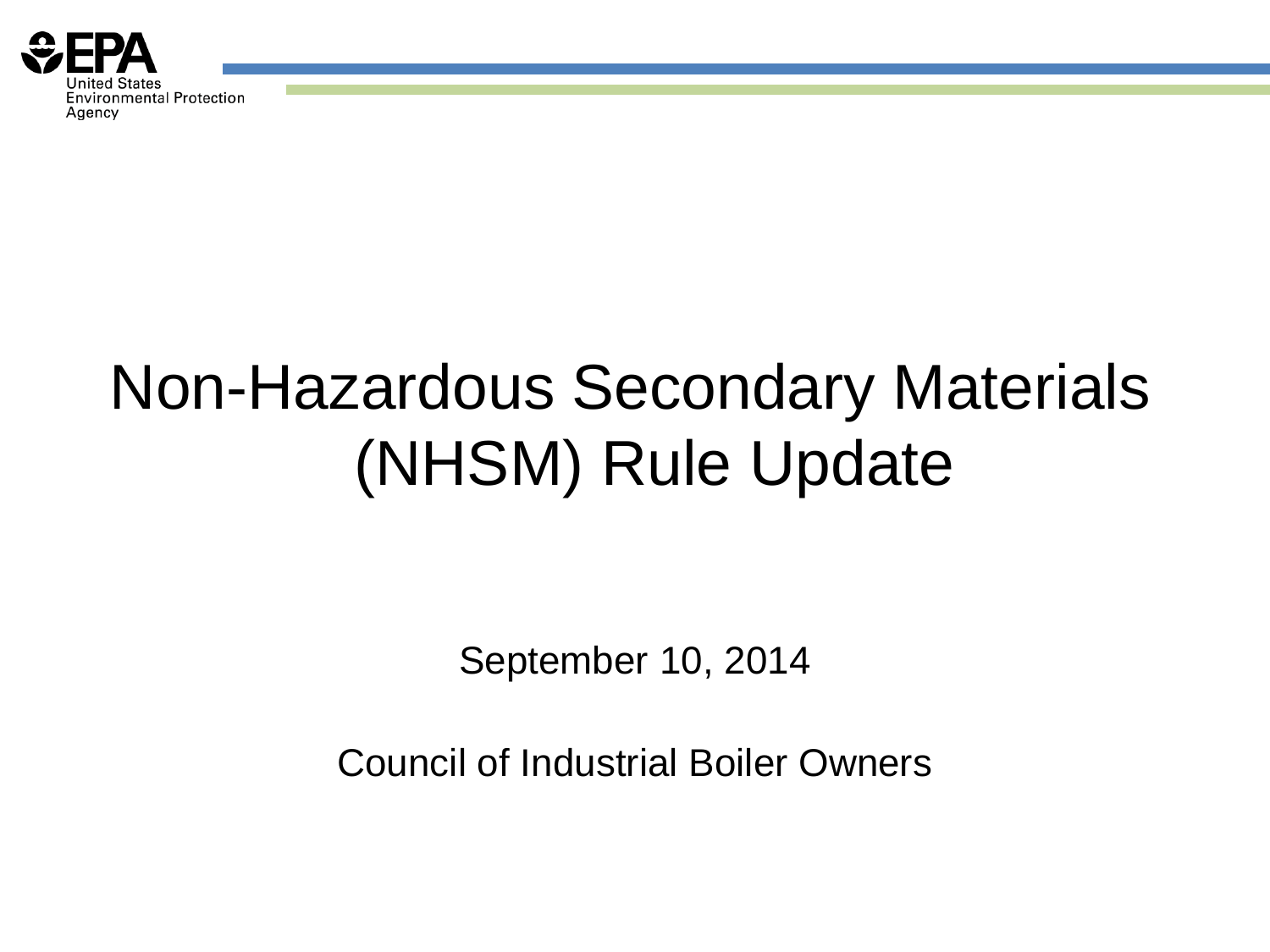## **Background**

► NHSM rule clarifies which secondary materials are, or are not, solid wastes when burned in combustion units for energy recovery.

#### ► Why important:

- ► Units that burn SOLID WASTE subject to requirements under CAA section 129 solid waste incinerator regulations.
- ► Units that burn materials that are NOT A SOLID WASTE subject to requirements under CAA section 112 boiler regulations.
- ► Key decisions in solid waste determination: has the NHSM been DISCARDED; if discarded, has it been PROCESSED into a LEGITIMATE fuel product
- ► Criteria for determining legitimacy as fuel:
	- ► Managed as a valuable commodity;
	- ► Has meaningful heating value and combusted in a unit that recovers energy
	- ► Has contaminants or groups of contaminants comparable to or less than those in the traditional fuel the unit was designed to burn.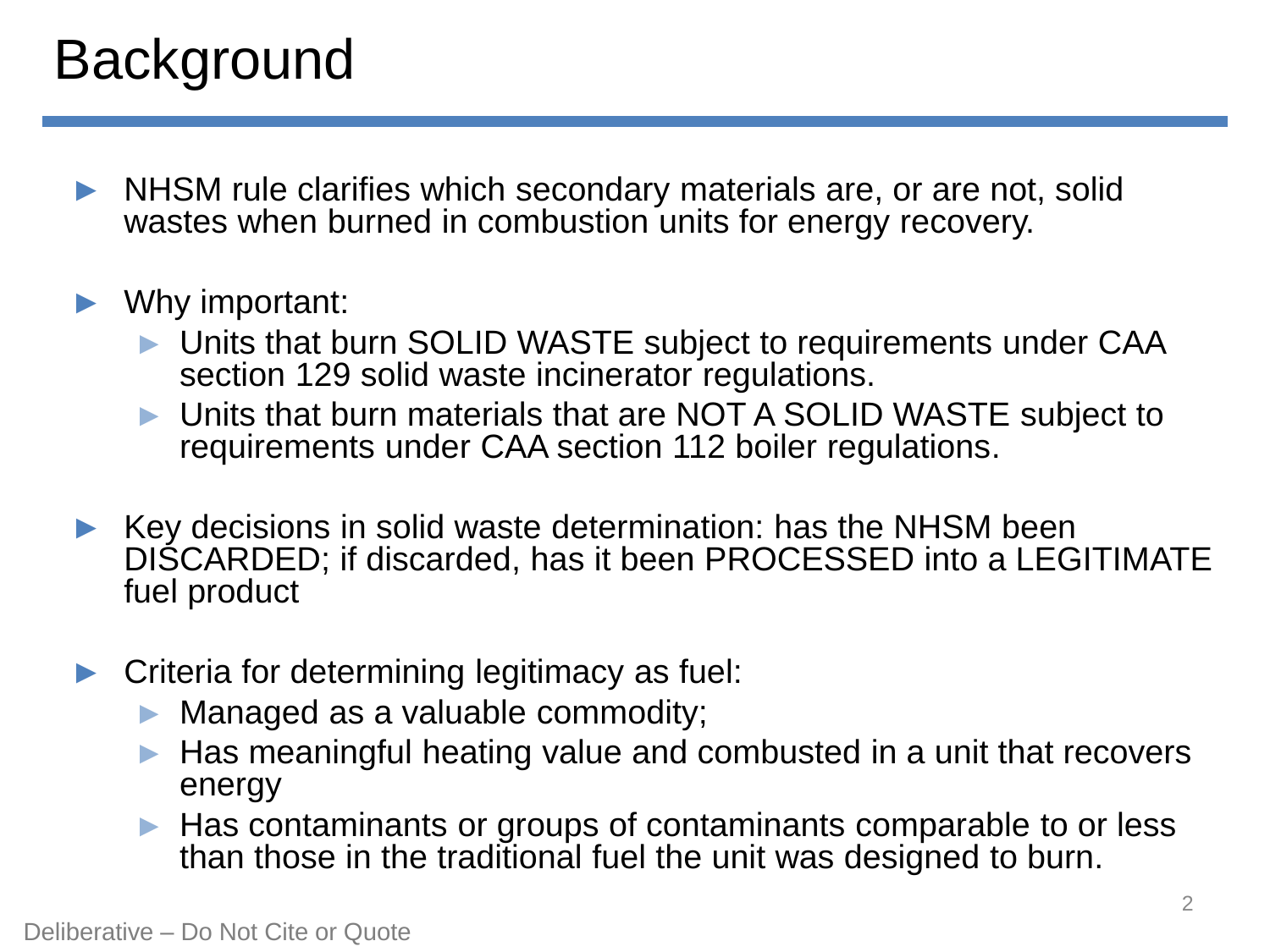## **Background**

### ► NHSM Regulations

- ► Final Rule (March 21, 2011)
- ► Revisions Rule (February 7, 2013)
- ► Proposed Amendments (April 14, 2014)
- ► February 2013 amendments listed particular NHSMs as "categorical non-waste fuels":
	- ► Scrap tires managed under established tire collection programs;
	- ► Resinated wood;
	- ► Coal refuse recovered from legacy piles;
	- ► Dewatered pulp and paper sludges burned on-site.
- Received comments that additional NHSMs should be categorically listed as non-waste fuels.

Deliberative – Do Not Cite or Quote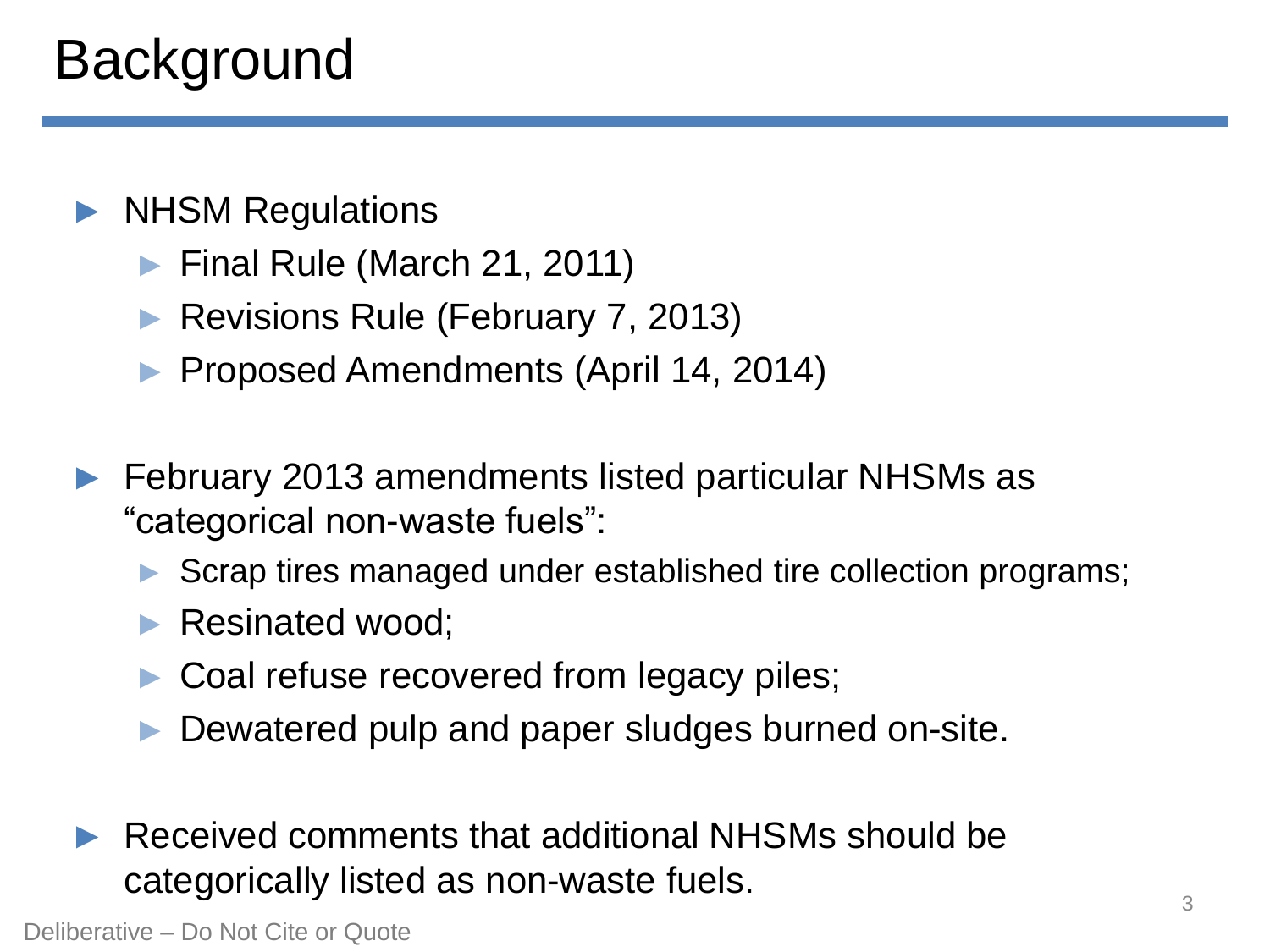- Rule proposed to add 3 materials to the list of categorical non-waste fuels.
	- ► C&D wood processed from C&D debris according to best management practices (BMPs).
		- Combustors must obtain written certification from C&D processing facilities that C&D wood has been processed by trained operators in accordance with BMPs.
		- BMPs must include sorting by trained operators that excludes or removes the following materials from the final product fuel:
			- non-wood materials (*e.g.*, PVC and other plastics, drywall, concrete, aggregates, dirt, and asbestos), and wood treated with creosote, pentachlorophenol, chromium copper arsenate, or other copper, chromium, or arsenical preservatives. In addition: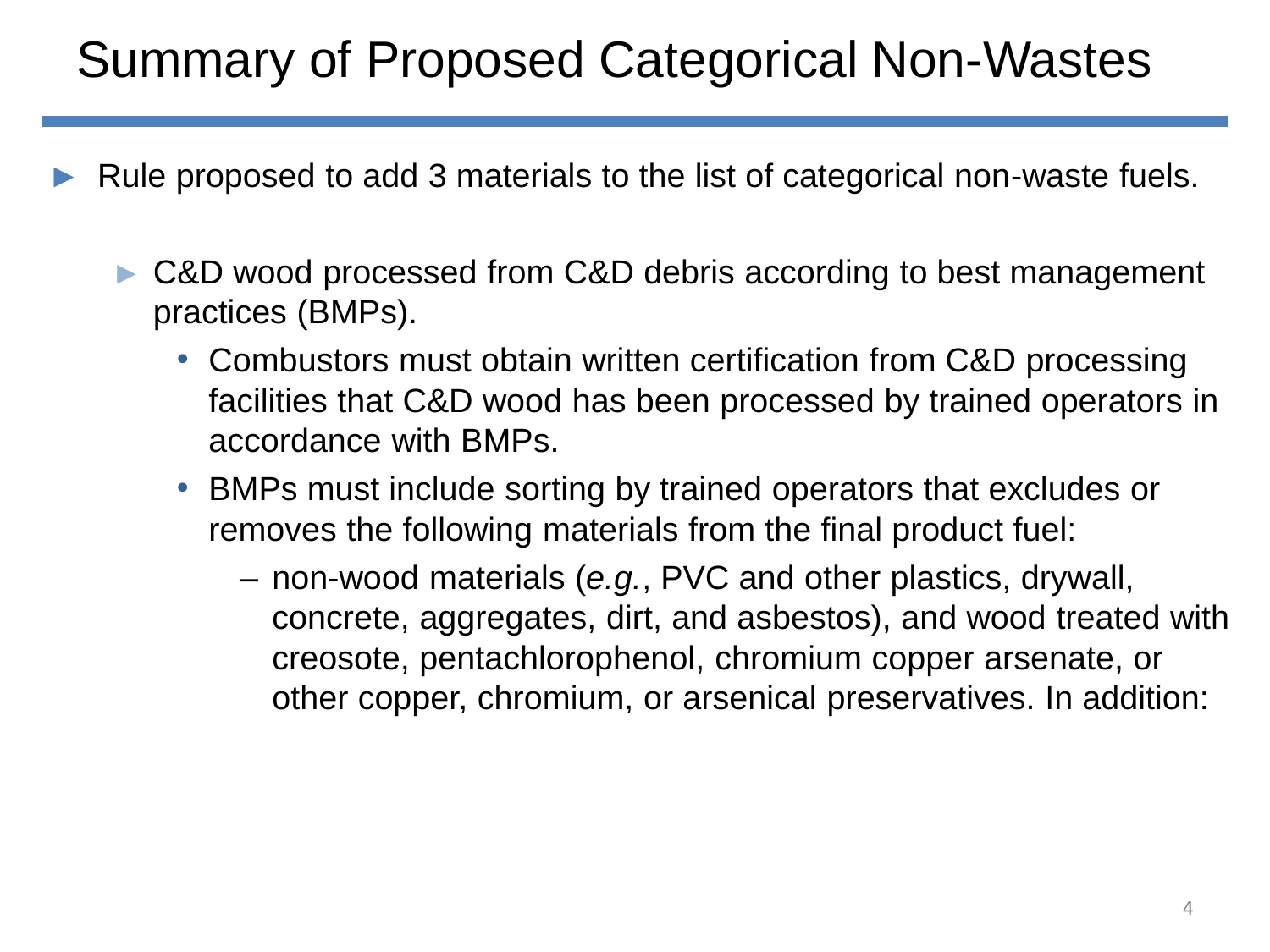#### C&D Wood continued

- ► (i) C&D processing facilities that use positive sorting—where operators pick out desirable wood from co-mingled debris—must either: (1) exclude all painted wood from the final product fuel, (2) use X-ray Fluorescence to ensure that painted wood included in the final product fuel does not contain lead-based paint, or (3) require documentation that building has been tested for and does not include lead-based paint before accepting demolition debris from that building.
- ► (ii) C&D processing facilities that use negative sorting—where operators remove contaminated or undesirable materials —must remove fines (*i.e.*, small-sized particles that may contain relatively high concentrations of lead and other contaminants) and either: (1) remove painted wood, (2) use X-ray Fluorescence to detect and remove lead-painted wood, or (3) require documentation that a building has been tested for and does not include lead-based paint before accepting demolition debris from that building.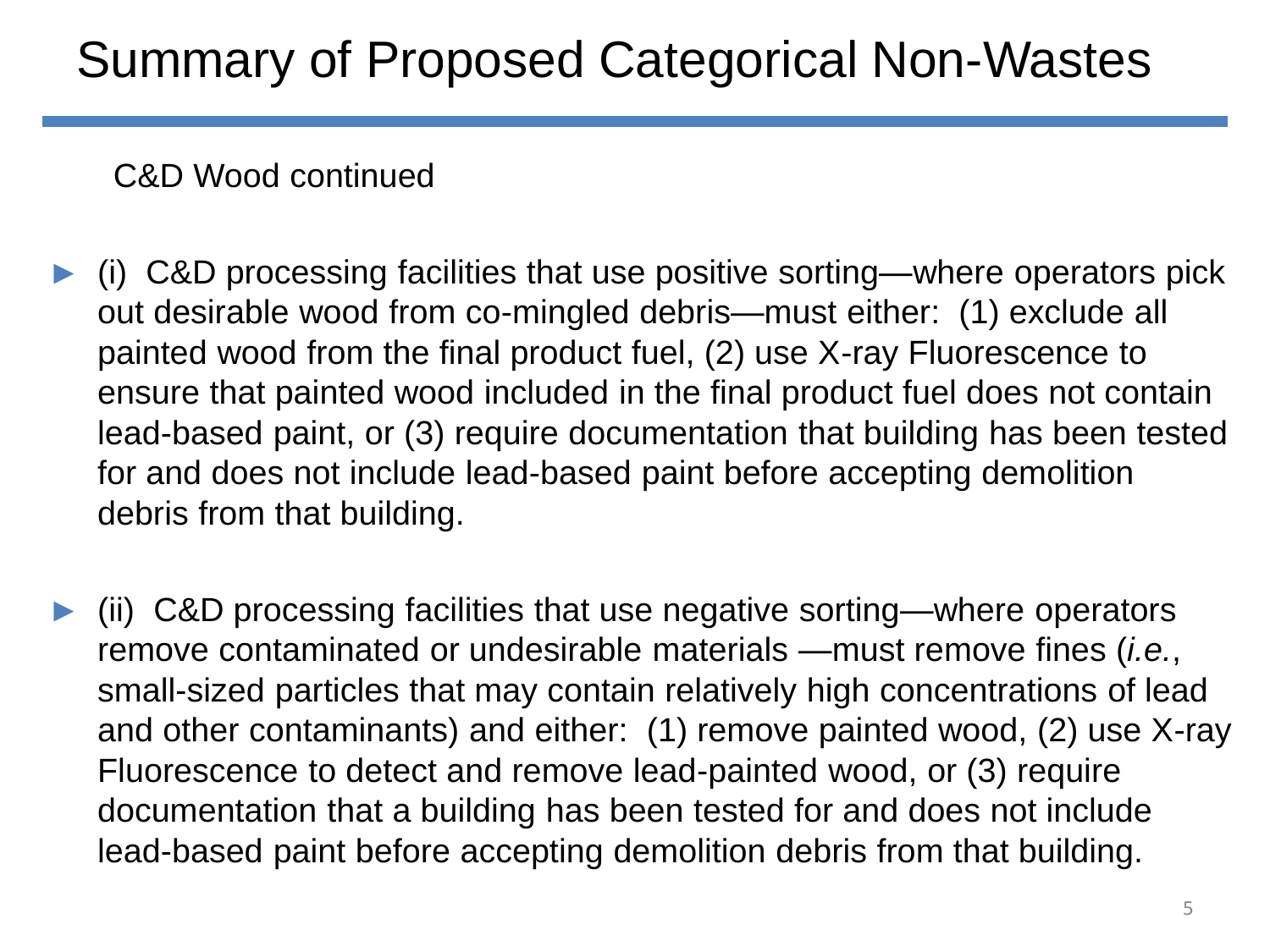- Paper recycling residuals, including old corrugated cardboard (OCC) rejects, generated from the recycling of recovered paper and paperboard products and burned on-site by paper recycling mills whose boilers are designed to burn solid fuel.
- Creosote-treated railroad ties (CTRT) that are processed and combusted in units designed to burn both biomass and fuel oil.
	- ► Elevated levels of fluorine and nitrogen when compared to fuel oil; but within comparable levels for those contaminants when compared to biomass.
	- ► Elevated levels of PAHs in CTRT when compared to biomass; but within comparable levels when compared to fuel oil. Therefore, CTRT can only be combusted in units designed to burn both fuel oil and biomass.
	- ► New data indicates major source paper mills switching to natural gas from fuel oil due to lower compliance costs and higher Btu Value.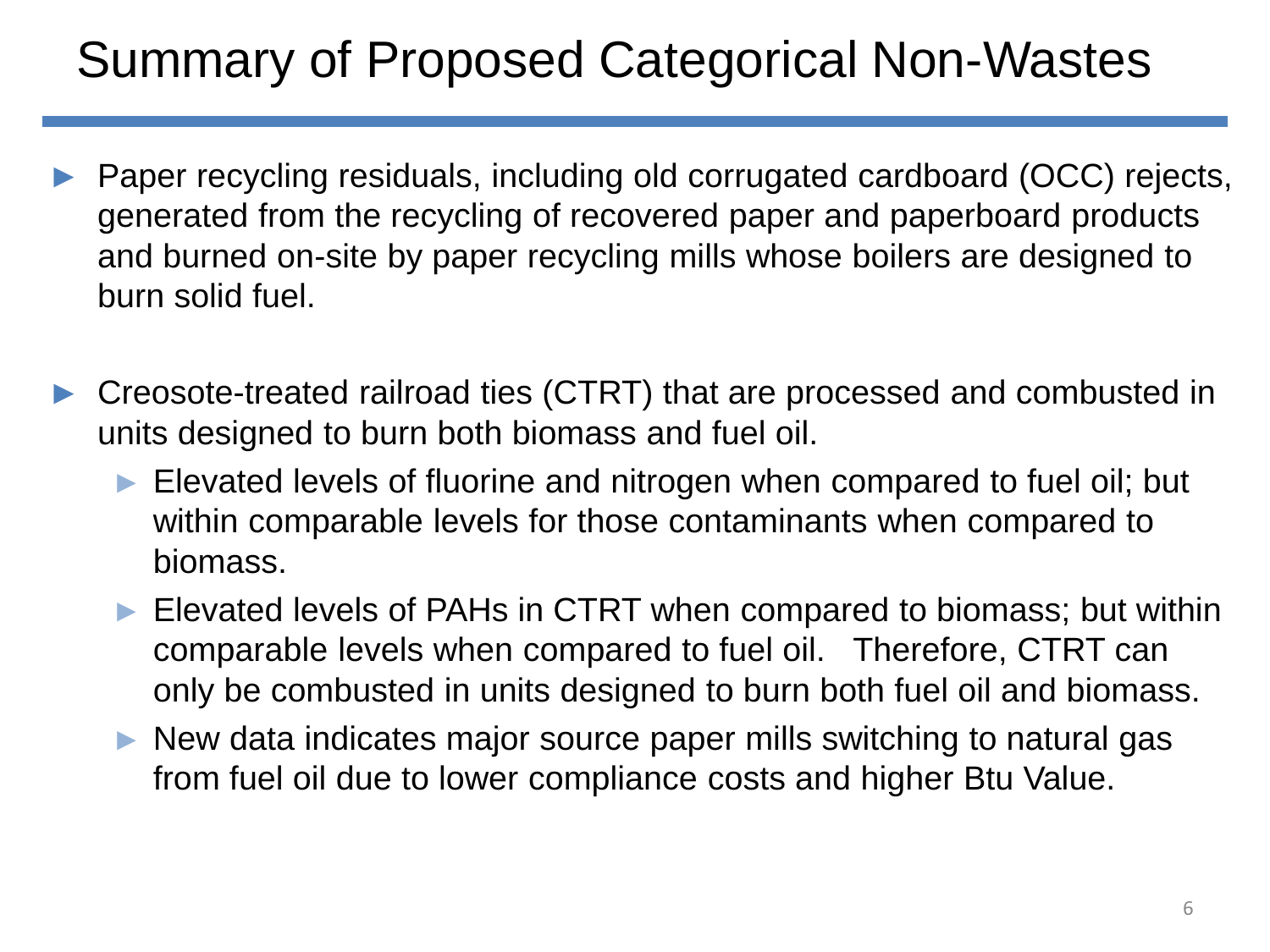CTRTs continued:

- In response, Agency considering approach that would include CTRT that are:
	- Combusted as part of normal operations in existing units designed to burn both fuel oil and biomass;
	- Combusted in units at major source paper mills that are being modified in order to use clean fuel, such as natural gas instead of fuel oil.
- ► CTRT must meet certain conditions to ensure discard is not occurring:
	- Burned in existing stoker, bubbling bed or fluidized bed boiler;
	- Comprise no more than 40% of the fuel used on a monthly basis;
	- Combusted in boiler designed to burn both biomass and fuel oil
	- Boiler is modifying its design to also burn natural gas.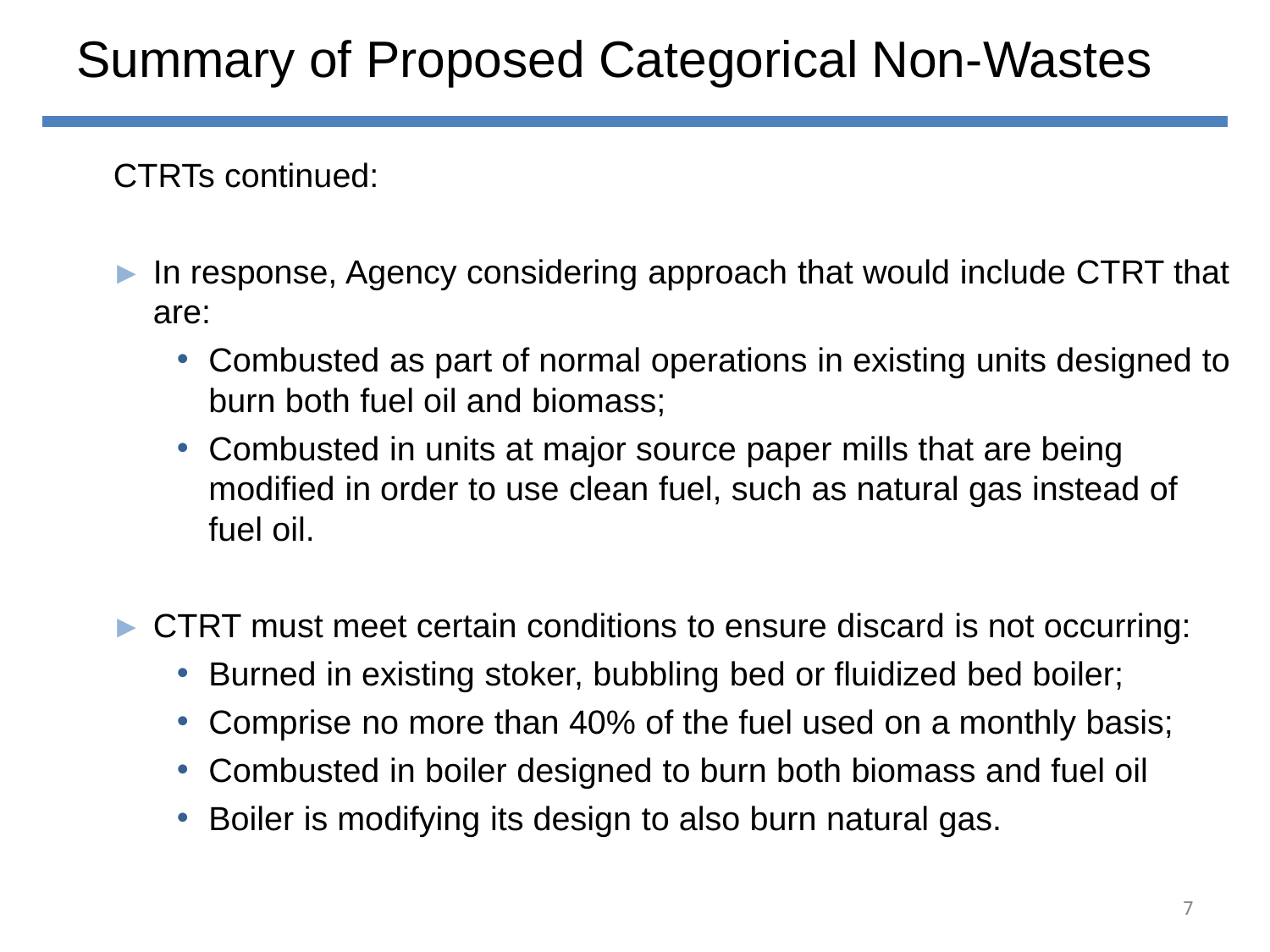## Proposed Rule Comments

Comments were received on the following:

#### C&D Wood

- ► Decision to "balance" elevated formaldehyde rather than specifically requiring that resinated wood be excluded or removed.
- ► Whether written certifications that take the form of purchase agreements and contracts or a separate statement is more effective as a certification that C&D processing meets BMPs.
- ► Need for formal training programs as part of BMPs.
- ► Inclusion of disaster debris as part of categorical listing
- ► Paper Recycling Residuals
	- ► Decision that PRRs have meaningful heating value even though Btu/lb are lower than general guideline
	- ► Whether categorical listing should include PRRs burned off-site.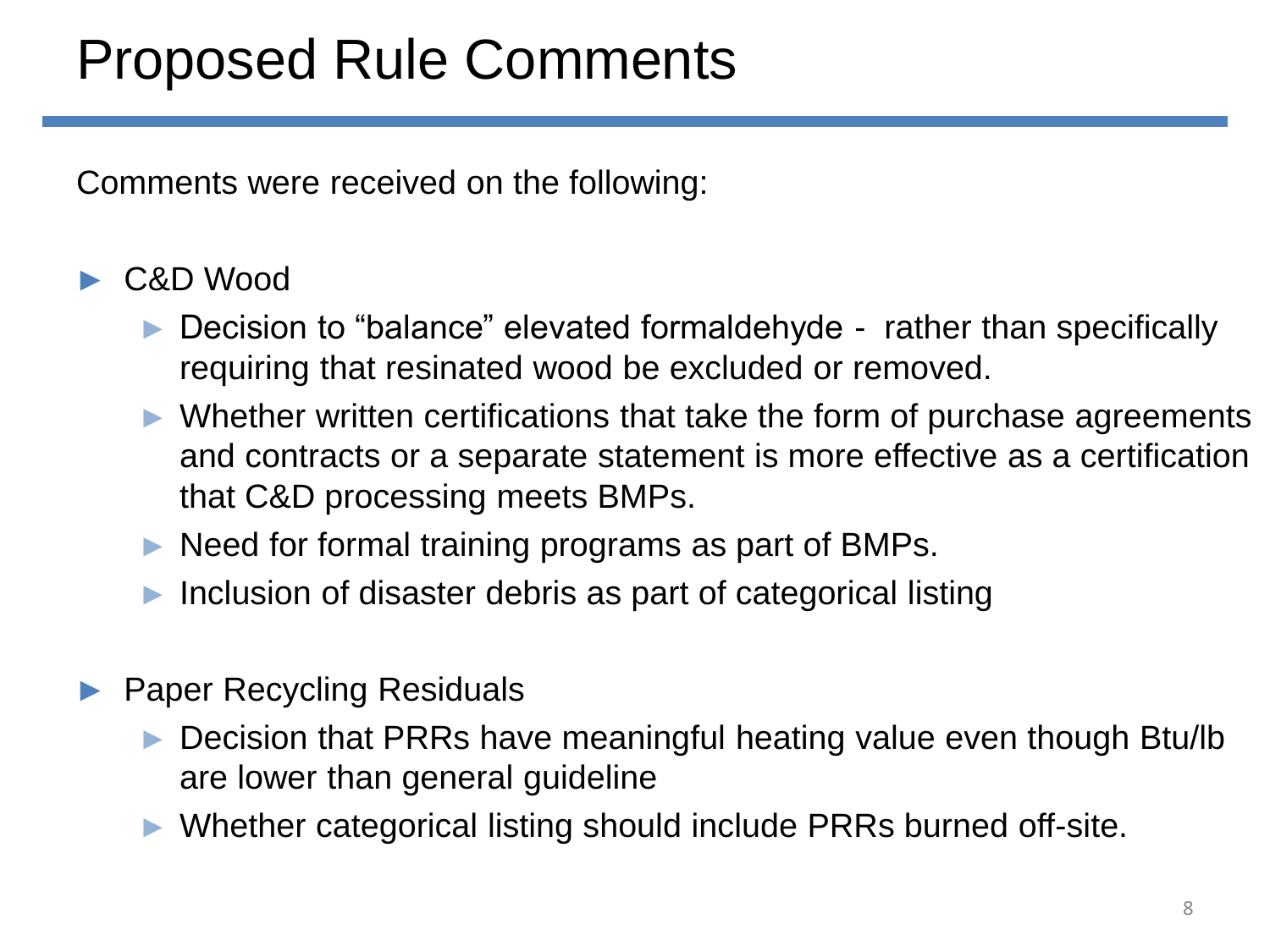## Proposed Rule Comments

Comments were received on the following:

#### ► Creosote Treated Railroad Ties

- ► CTRT as critical component to fuel mix
- Design to burn criteria - decision regarding the contaminant comparison of CTRT to multiple traditional fuels (biomass and fuel oil) in order to meet legitimacy criterion.
- ► Whether additional approach should be included; should approach also be applied to other industries besides pulp and paper mills.